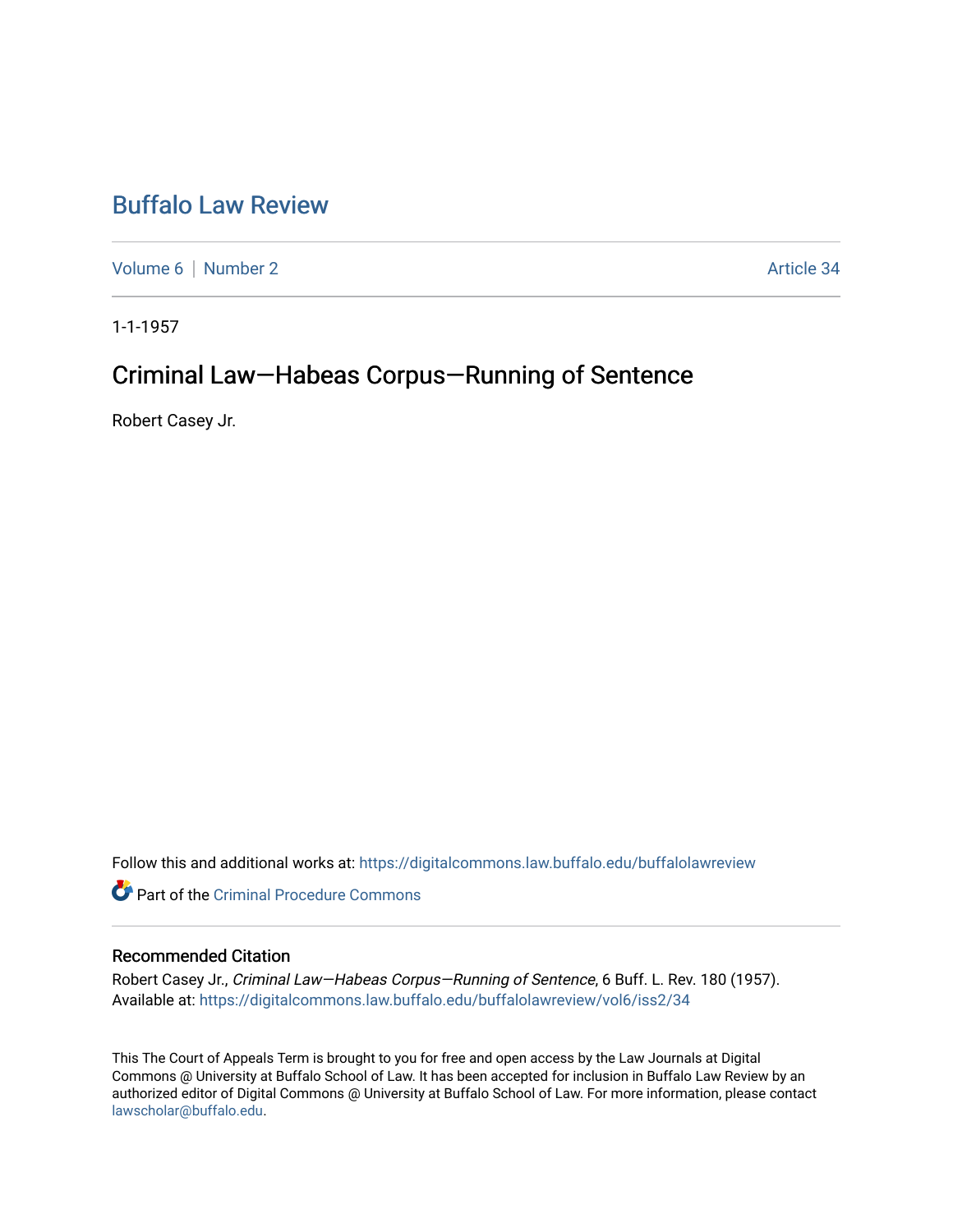### *BUFFALO LAW REVIEW*

terms.3 Indeterminate sentences must run concurrently unless sentence or the operation of sentence be *suspended* on one court.4 **If** the trial judge recommends an early release he can not remand the defendant for further corrective measures and be consistent; however, if the first term has run its maximum the judge can remand him to prison to commence serving a second sentence.<sup>5</sup>

Though the result is that the offender may still have to serve consecutive indeterminate sentences, the inconsistency is avoided **by** the procedural sleight of hand of suspending one sentence, thus protecting the offender's remedy of appeal.

## Habeas Corpus-Running of Sentence

People ex rel. Rainone v. Murphy<sup>6</sup> held that once a Parole Board regains custody of a parole violator his sentence continues to run, notwithstanding what the Board does with the prisoner.

The relator in this habeas corpus proceeding was arrested upon a warrant issued by the New York Board of Parole alleging delinquency in conformity with that Board's belief that he had committed a Federal crime. Thereafter he was turned over to Federal authorities for trial and sentencing. After sentencing, he was returned to the Board which in a short period subsequent thereto returned him to Federal authorities for imprisonment. After service of his federal sentence, he was returned to the custody of the Board and imprisoned in a New York State prison. Relator then sued out the present writ of habeas corpus, claiming that his State sentence had expired.<sup>7</sup>

It is expedient to the rights of the defendant and society that a defendant in the custody of one jurisdiction be surrendered to another jurisdiction for the purpose of trial. A speedy trial is a right of the accused and a benefit to society.<sup>8</sup>

**<sup>3.</sup>** *People ex rel. Gordon v. Ashworth,* **290 N.** Y. 285, 49 **N. E.** 2d 410 (1943); The premise underlying an indeterminate sentence is that rather than having the punishment fit the crime it should fit the rehabilitation needs of the offender. *People ex rel. Fusco v. Ryan, -* Misc. - , 124 **N.** *Y.* **S.** 2d 541 (Sup. Ct. **1953).** A discharge from the penitentiary, upon completion of the sentence before the maximum term, would make recommitment for a second term an incogruity<br>the finding that he can no longer benefit from further commitment being a<br>prerequisite to an early discharge. People ex rel. Gordon v. Ashworth, supra.<br>

<sup>5.</sup> See note 4 supra.<br>6. IN. Y. 2d 367, 135 N. E. 2d 567 (1956).<br>7. In March 1944 realtor was sentenced to from 7 to 10 years imprisonment.<br>The was released on parole in September 1949 and violated parole in April 1950. **HV** was arrested on a warrant issued by the Parole Board in July 1950. In February 1951 he was convicted of a federal felony and imprisoned therefor. In Narch 1954 he completed his federal sentence and was returned to the Parole<br>Board. In August 1954 he sued out the present writ of habeas corpus.<br>8. Ponzi v. Fessenden, 258 U. S. 254, 264 (1921); Rigor v. State of Maryland,